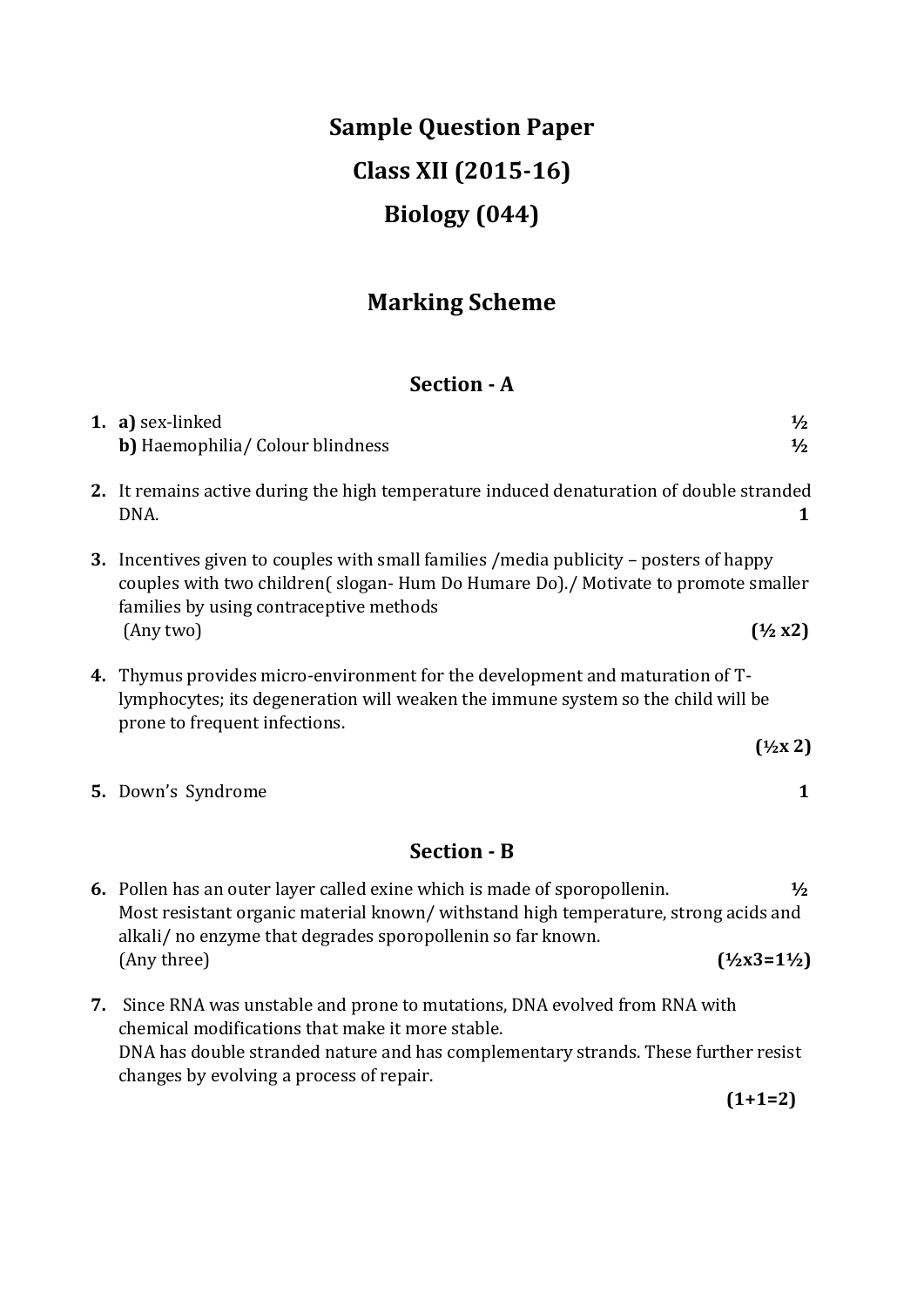**8.** *Spirulina* is a source of food rich in protein, minerals, fats, carbohydrates and vitamins, It can grow on waste water from potato processing plants, straw, molasses, animal manure and even sewage, so it also reduces water pollution. **(1+1)**

#### **OR**

Pollination management, versatile use of resources, production at no cost (any two)

**9.** He can grow thousands of plants through tissue culture of meristem by micropropagation/He can remove the meristem and grow it in-vitro using tissue culture technique./Although the plant is infected with a virus, the meristem (apical and axillary) is free of viruses.

## **(1+1)**

**(1+1)**

- **10.** Besides acting as 'conduits' of energy transfer across trophic levels, predators play other important roles like
	- They keep prey population under control
	- Predators also help in maintaining species diversity in a community by reducing the intensity of competition among competing prey species

 $(1+1)$ 

## **Section - C**

- **11.** i) Pollen release and stigma receptivity is not synchronised ii) Anther and stigma are placed at different position iii) Self Incompatibility iv) Production of unisexual flowers (Any three)
	- **12.** After implantation interdigitation of maternal & foetal tissues results in formation of structural and functional unit between embryo & maternal body called placenta.

It facilitates supply of oxygen and nutrients to the embryo, Removal of carbon dioxide and excretory material, Also acts as an endocrine tissue and produces hormones like HCG, hPL, estrogen. Progesterone, relaxin

 **(1+1)**

**13.** The first pyramid of biomass corresponds to a terrestrial ecosystem. Second pyramid refers to a small standing crop of phytoplankton supporting a large standing crop of zooplankton/aquatic ecosystem.

**1**

**(1+1+1)**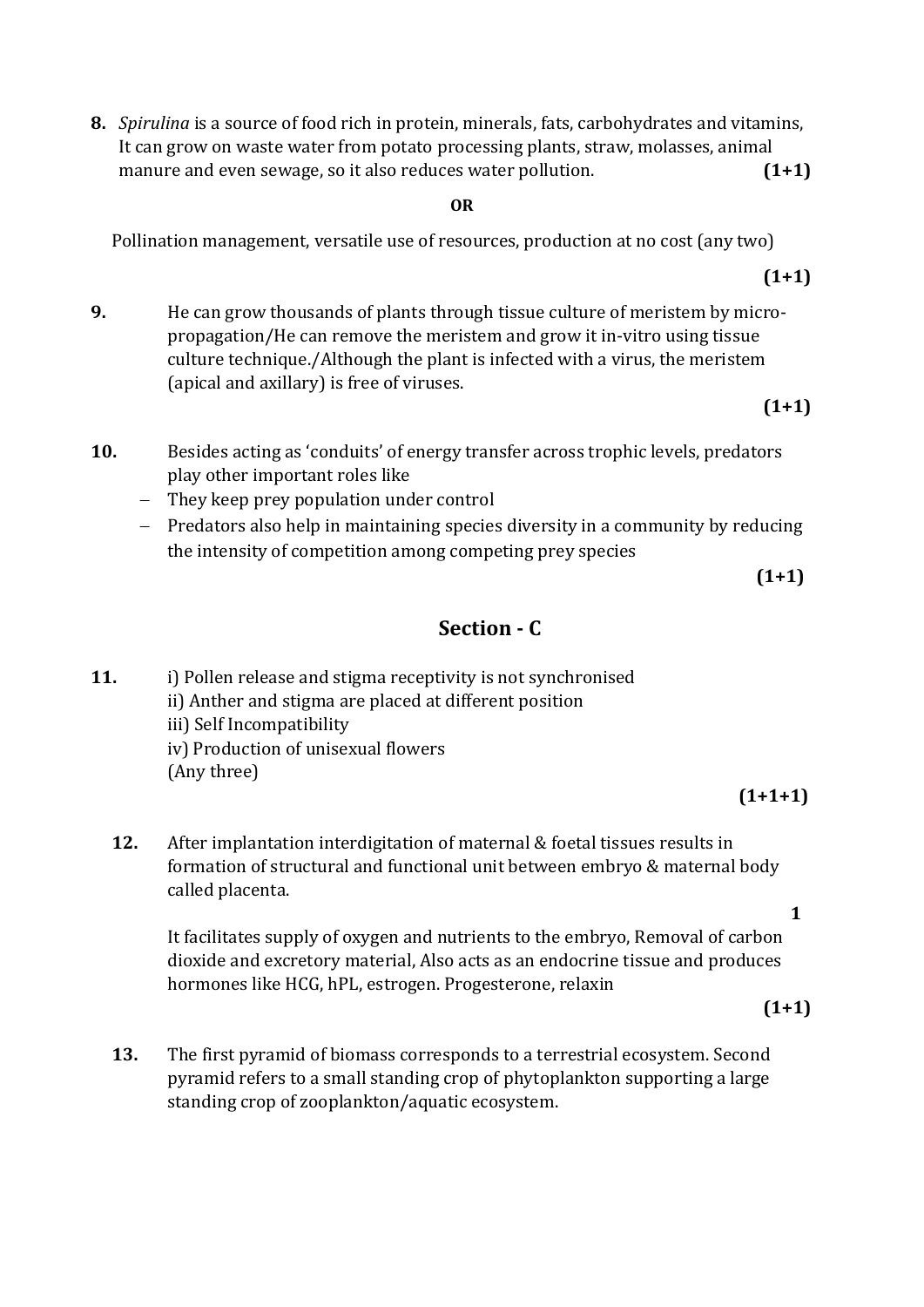

#### **14.**

- **a)** Centrifugation in a CsCl density gradient. **1 b)** After 20 mins Hybrid  $^{14}$  N<sup>15</sup> N. After 40 mins 50% hybrid <sup>14</sup> N<sup>15</sup> N, 50% light <sup>14</sup> N14N **2**
- **15. a)**He could not get desired results because: i)  $O_2$  was used instead of  $H_2$ ii) Temperature maintained was 80**0**c instead of 800**0. 1**

**b)** It was concluded that life could have come from pre – existing non living organic molecules and their formation was preceded by chemical evolution

**1**

**c)** He observed formation of Amino acids when in a closed flask CH<sub>4</sub>, H<sub>2</sub>, NH<sub>3</sub> and water vapour were heated at 800**<sup>0</sup>** C in presence of electric discharge. Analysis of meteorite content also reveals similar compounds indicating that similar process are occurring elsewhere in space / Chemical evolution. Urey & Miller proved that life originated abiogenetically whereas theory of spontaneous generation emphasized that units of life called spores were transferred to different planets including Earth. **1**

## **16.**

**a)** A is the floating cover which is placed over the slurry, which keeps on rising as the gas is produced in the tank due to the microbial activity.

**b)** B is the biogas which is a mixture of gases consisting of methane, hydrogen sulphide and carbon dioxide. It can be used as a source of energy to nearby houses as it is inflammable.

C is the spent slurry or sludge which is removed through another outlet and may be used as fertiliser.

 **(1+2 =3)**

**17.** Biofortification / Breeding crops with higher levels of vitamins and minerals, or higher protein and healthier fats **½**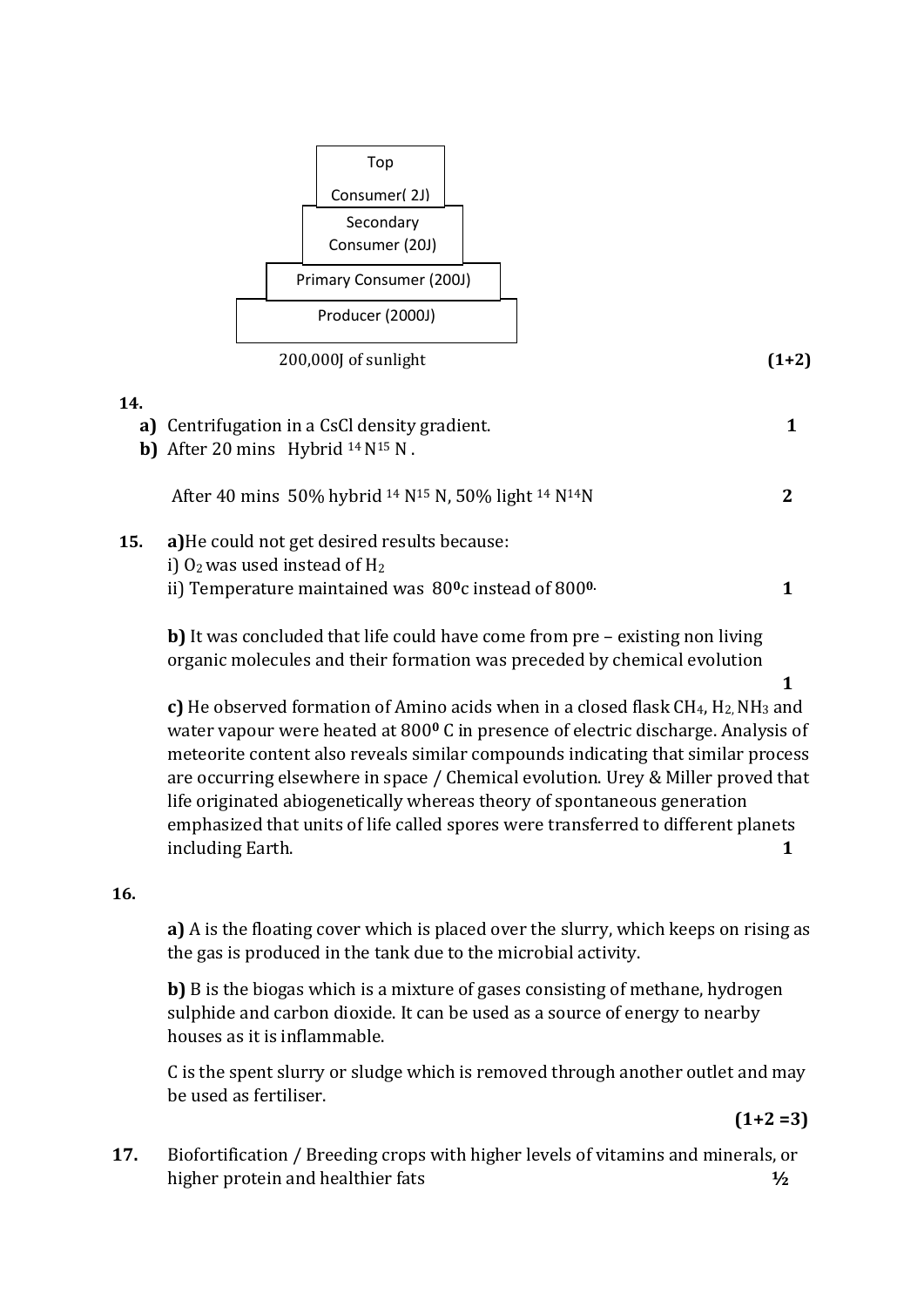Breeding for improved nutritional quality is improving –

(i) Protein content and quality; (ii) Oil content and quality; (iii) Vitamin content; and (iv) Micronutrient and mineral content.

In 2000, maize hybrids that had twice the amount of the amino acids, lysine and tryptophan, compared to existing maize hybrids were developed. /Wheat variety, Atlas 66, having a high protein content, has been used as a donor for improving cultivated wheat. / It has been possible to develop an iron-fortified rice variety containing over five times as much iron as in commonly consumed varieties./ The Indian Agricultural Research Institute, New Delhi has also released several vegetable crops that are rich in vitamins and minerals, e.g., vitamin A enriched carrots, spinach, pumpkin; vitamin C enriched bitter gourd, bathua, mustard, tomato; iron and calcium enriched spinach and bathua; and protein enriched beans – broad lablab, French and garden peas. (Any one example) **½**

**18.** Transformation **1**

Griffith experiment

 Avery, Macleod and Mc Carty identified the biochemical nature of transforming principle i.e. DNA (brief explanation)

## **19.**

- Tobacco in cigarettes contains a large number of chemical substances including nicotine, an alkaloid.
- Nicotine stimulates adrenal gland to release adrenaline and nor-adrenaline into blood circulation, both of which raise blood pressure and increase heart rate.
- Smoking is associated with increased incidence of cancers of lung, urinary bladder, throat and oral cavity.
- It is responsible for bronchitis and emphysema.
- It is associated with increased risk of coronary heart disease, gastric ulcer, etc.
- Smoking increases carbon monoxide (CO) content in blood and reduces the concentration of haem-bound oxygen. This causes oxygen deficiency in the body.

#### **(½ X 6 =3)**

**2** 

## **20.**

- The technique involves the use of a popularly known bio pesticide Bt toxin produced by bacteria *Bacillus thuriengiensis.*
- Bt toxin protein when ingested by the insect gets converted to its active form due to alkaline pH of the gut.
- The activated toxin binds to the surface of midgut epithelial cells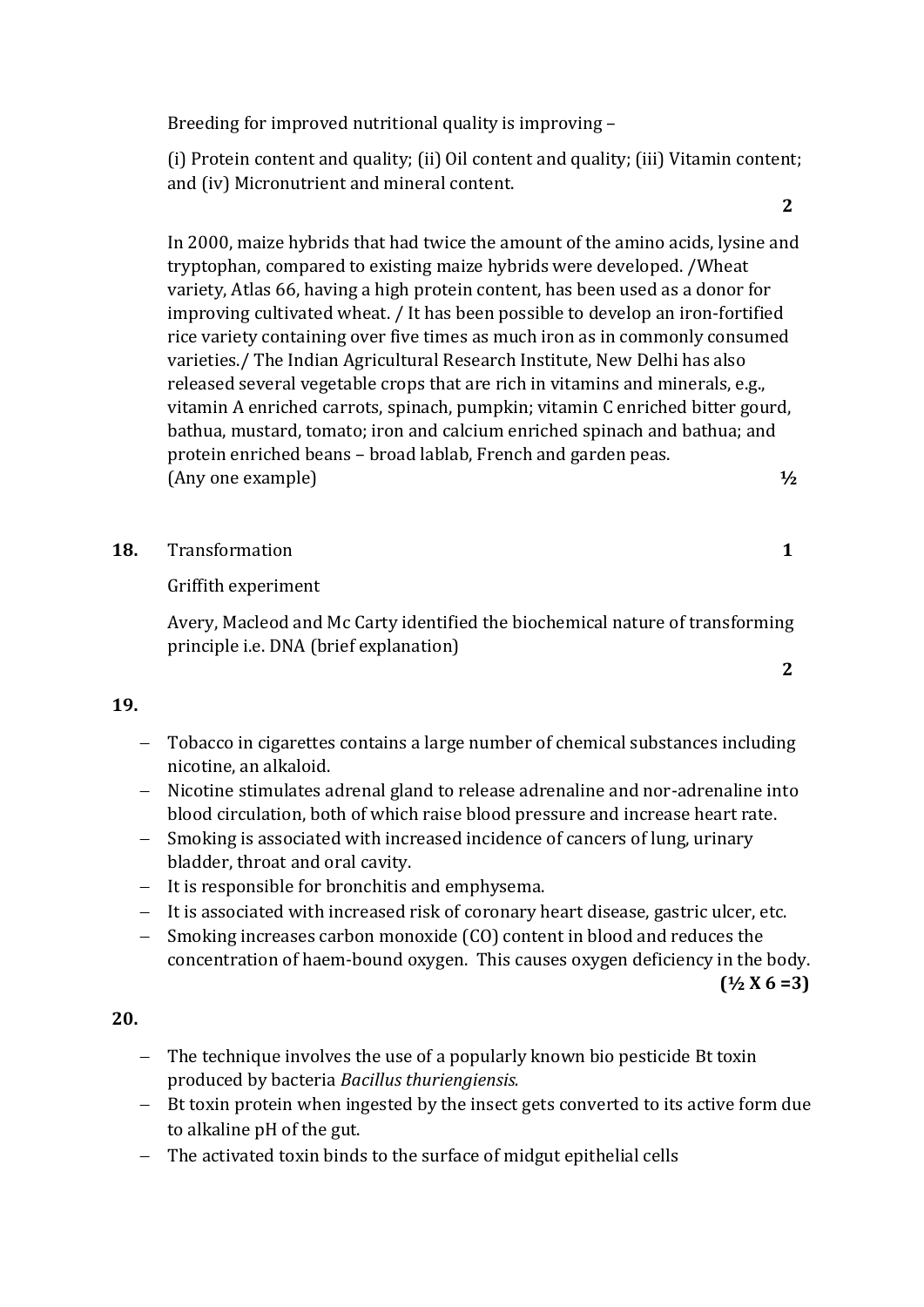- It creates pores in these cells that cause swelling and lysis and eventually kills the insect.
- The genes (cry genes) encoding this protein are isolated from the bacterium and incorporated into crop plants like cotton.The proteins encoded by these cry genes control the pest.
- Specifically, cry I Ac and cry II Ab control cotton bollworm (*Helicoverpa armigera)*, an insect belonging to Lepidoptera which earlier used to destroy the whole crop.  $(1/2x 6 = 3)$

**OR** 

 $(1/2)$  $(1/2)$ Tetracycline (1/2)  $(1/2)$ 

**b)** Origin of replication is responsible for controlling the copy number of the DNA sequence inserted.

**21.** 

**a)** 5' ATGGGGCTC 3' sense

3' TACCCCGAG 5' antisense

RNA 5'AUGGGGCUC 3' sense

3'UACCCCGAG 5' antisense **2**

**b)** The two strands of RNA (i.e. sense and antisense) being complementary will bind with each other and form double stranded RNA as a result its translation and protein expression would be inhibited.

**22.** 

**a)** He would have loaded the samples near end A; in the wells. **b)** The DNA fragments separate (resolve) according to their size through sieving effect provided by the agarose gel. Hence, the smaller the fragment size, the farther it moves.

**a)** 

**1**

**1**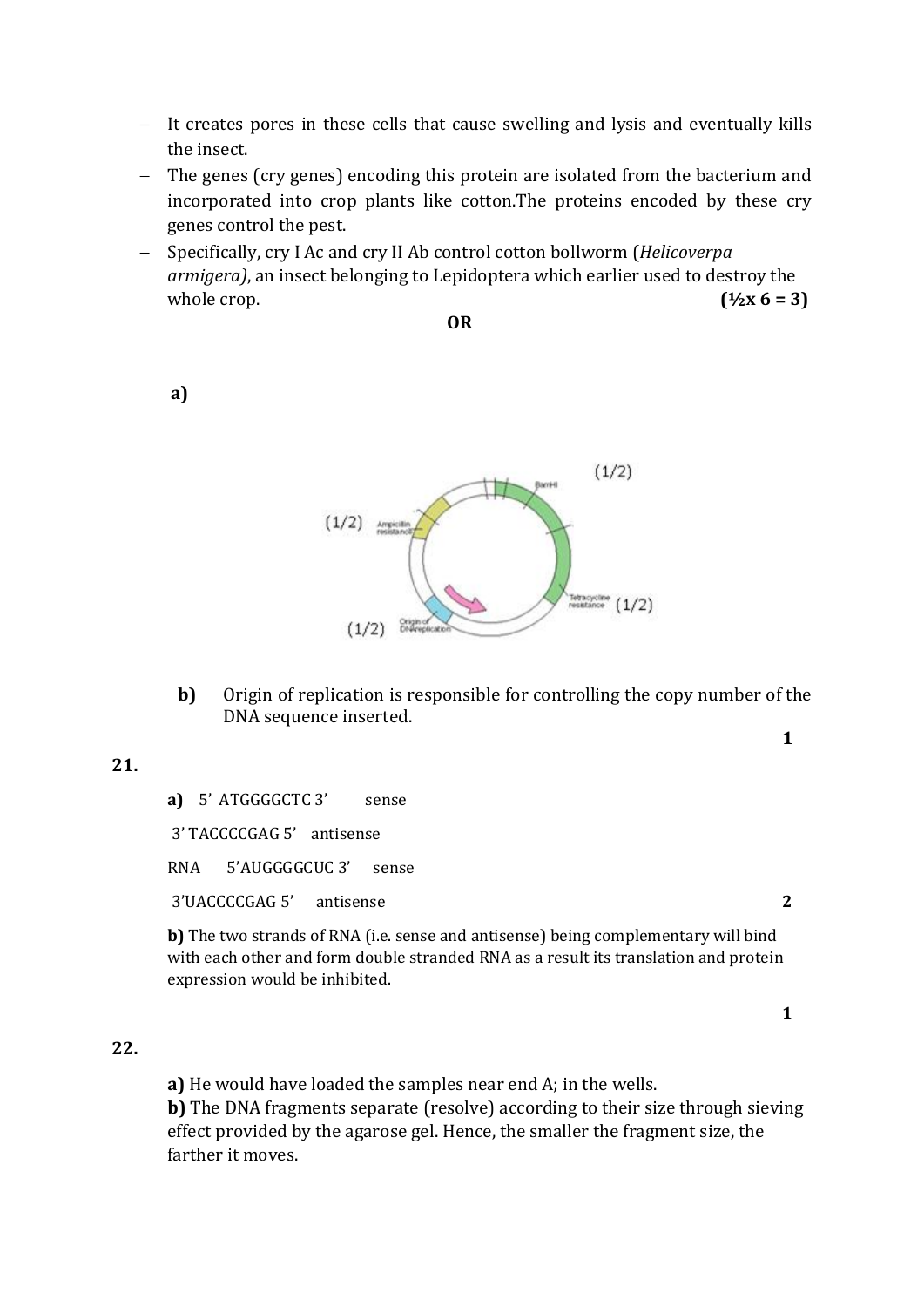**c)** After staining the DNA with ethidium bromide followed by exposure to UV radiations the DNA bands appear coloured.

## **Section - D**

**23.**

**a)** Mohit will give following reasons:

- CNG burns most efficiently, unlike petrol or diesel, in the automobiles and very little of it is left unburnt.
- CNG is cheaper than petrol or diesel , cannot be siphoned off by thieves and adulterated like petrol/ Diesel. (Any one)

**b)** Mohit shows: concern towards environment, awareness towards sustainable development.

(Any two)

**c)** Phasing out of old vehicles, use of unleaded petrol, use of low sulphur petrol/ diesel, use of catalytic converters in vehicles and application of stringent pollution level norms for vehicles.

(Any two)

**(1+1+2)**

 **(1x3)**

## **24.**

Oogenesis is initiated during embryonic development stage when a couple of million gamete mother cells (oogonia) are formed within each foetal ovary; No more oogonia are formed and added after birth. A large number of these follicles degenerate from birth to puberty. Therefore at puberty only 60,000 to 80,000 primary follicles are left in each ovary. **1** 

Menstrual cycle ceases after around 50 years of age and after this female is no more fertile as cannot do ovulation whereas in males at puberty, spermatogonia multiply by mitosis and increase in numbers, some of which periodically undergo meiosis throughout the life. **1**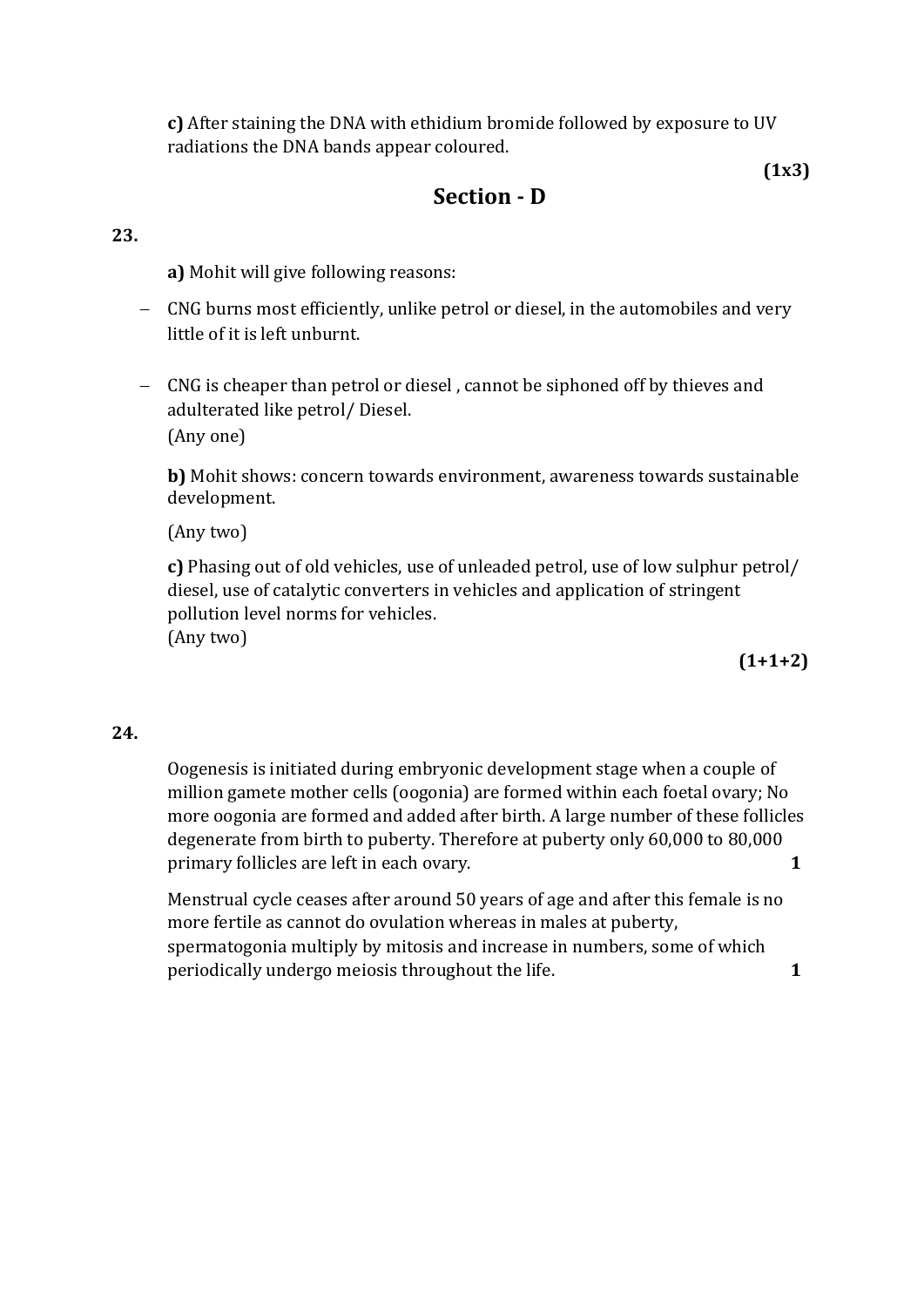Similarities:

- Both processes result in the formation of haploid gametes Ù,
- Both processes involve mitosis, growth and meiosis  $\frac{1}{2}$

## Differences:

|                                 | <b>Spermatogenesis</b>             | <b>Oogenesis</b>                  |
|---------------------------------|------------------------------------|-----------------------------------|
| Location                        | Testis                             | Ovary                             |
| Number of gametes produced      | Life long production (millions)    | Fixed amount (only ~ 400 mature)  |
| Gametes per germ cell           | Four                               | One                               |
| <b>Beginning of process</b>     | Begins at puberty                  | Begins during fetal development   |
| Timing of gamete formation      | Continuous (any time)              | Once a month (menstrual cycle)    |
| End of process                  | Fertility is life long but reduces | Fertility stops at menopause      |
| <b>Timing of gamete release</b> | Any time                           | Monthly cycle                     |
| <b>Meiotic divisions</b>        | Uninterrupted                      | Arrested                          |
| Germ line epithelium            | Involved in gamete production      | Not involved in gamete production |

## (Any three similarities) (**½x3=1½)** (Any three differences) (**½x3=1½**)



**OR**

**a)**

|          | Contraceptive pills                                                                                  | Surgical method                                                         |
|----------|------------------------------------------------------------------------------------------------------|-------------------------------------------------------------------------|
| Merits   | • Pills are effective with lesser<br>side effects & well accepted<br>by females<br>Reversible method | • Surgical intervention<br>block gamete transport<br>• Highly effective |
| demerits | • If not taken on right days                                                                         | Not Reversible                                                          |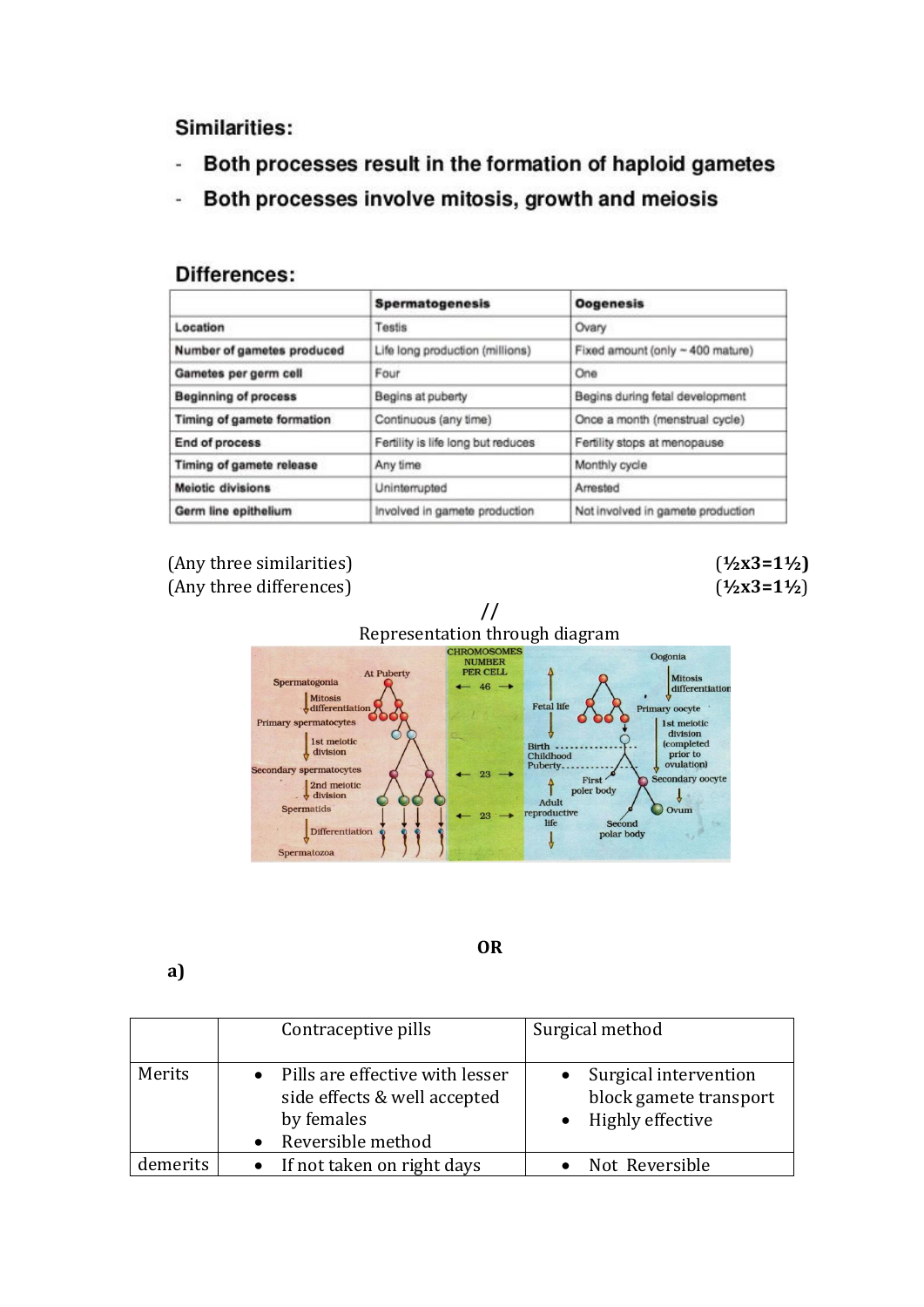| they can promote conception<br>Can have side effects if taken | Can affect health of a<br>person if performed in |
|---------------------------------------------------------------|--------------------------------------------------|
| for a long time                                               | unhygienic condition                             |

**b)**

Mode of action of IUDs

- i. Increase Phagocytosis of sperms within the uterus.
- ii. Cu++ released suppress sperm motility / fertility capacity of sperm
- iii. Hormone releasing IUDs make uterus unsuitable for implantation /cervix hostile to the sperm. (Any two) **(3+2)**
- **25. a)** Operator region O
	- **b)** In presence of an inducer-Lactose.
	- **c)** Z-β galactosidase

Y- permease

a-Transacetylase

**d)** It is called negative regulation as it involves constitutive (all the time) repressor. The operon is always in off position due to presence of repressor and is switched on only in presence of an inducer. Inducer Lactose or allolactose interacts with repressor making it inactive.

**(½ +1+1½ +2)**

## **OR**

Transcription is more complex in eukaryotes due to following reasons:

|     | a) In prokaryotes only one type of RNA polymerase is involved whereas in<br>eukaryotes three types of RNA polymerases are involved. | 1              |
|-----|-------------------------------------------------------------------------------------------------------------------------------------|----------------|
|     | b) Description of processing of hnRNA is involved-introns/exons/splicing is<br>involved in eukaryotes.                              | 1              |
|     | c) Description of capping and tailing                                                                                               | 1              |
|     | d) Diagram                                                                                                                          | $\overline{2}$ |
|     |                                                                                                                                     |                |
| 26. | <b>A.</b> i) $a-S=CA^2$                                                                                                             | 1              |
|     | ii) $b = log S = log C + Z log A$                                                                                                   | 1              |
|     | Slope-Z(regression coefficient)                                                                                                     |                |
|     | iii)Value of Z=1.15(frugivorous birds)                                                                                              | 1              |
|     | (normal value 0.6to 1.2)                                                                                                            |                |
|     |                                                                                                                                     |                |